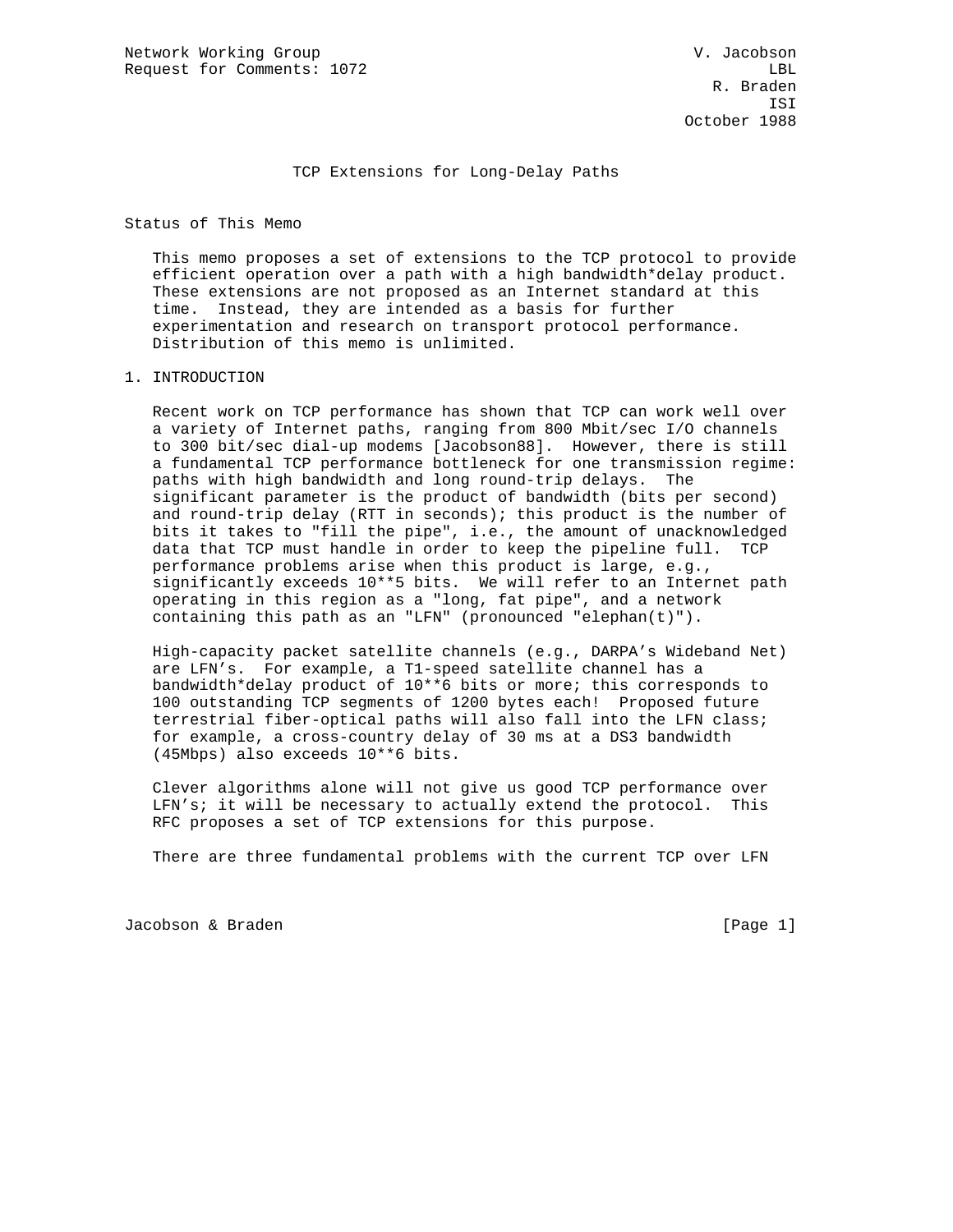paths:

(1) Window Size Limitation

 The TCP header uses a 16 bit field to report the receive window size to the sender. Therefore, the largest window that can be used is  $2**16 = 65K$  bytes. (In practice, some TCP implementations will "break" for windows exceeding 2\*\*15, because of their failure to do unsigned arithmetic).

 To circumvent this problem, we propose a new TCP option to allow windows larger than 2\*\*16. This option will define an implicit scale factor, to be used to multiply the window size value found in a TCP header to obtain the true window size.

(2) Cumulative Acknowledgments

 Any packet losses in an LFN can have a catastrophic effect on throughput. This effect is exaggerated by the simple cumulative acknowledgment of TCP. Whenever a segment is lost, the transmitting TCP will (eventually) time out and retransmit the missing segment. However, the sending TCP has no information about segments that may have reached the receiver and been queued because they were not at the left window edge, so it may be forced to retransmit these segments unnecessarily.

 We propose a TCP extension to implement selective acknowledgements. By sending selective acknowledgments, the receiver of data can inform the sender about all segments that have arrived successfully, so the sender need retransmit only the segments that have actually been lost.

 Selective acknowledgments have been included in a number of experimental Internet protocols -- VMTP [Cheriton88], NETBLT [Clark87], and RDP [Velten84]. There is some empirical evidence in favor of selective acknowledgments -- simple experiments with RDP have shown that disabling the selective acknowlegment facility greatly increases the number of retransmitted segments over a lossy, high-delay Internet path [Partridge87]. A simulation study of a simple form of selective acknowledgments added to the ISO transport protocol TP4 also showed promise of performance improvement [NBS85].

Jacobson & Braden [Page 2]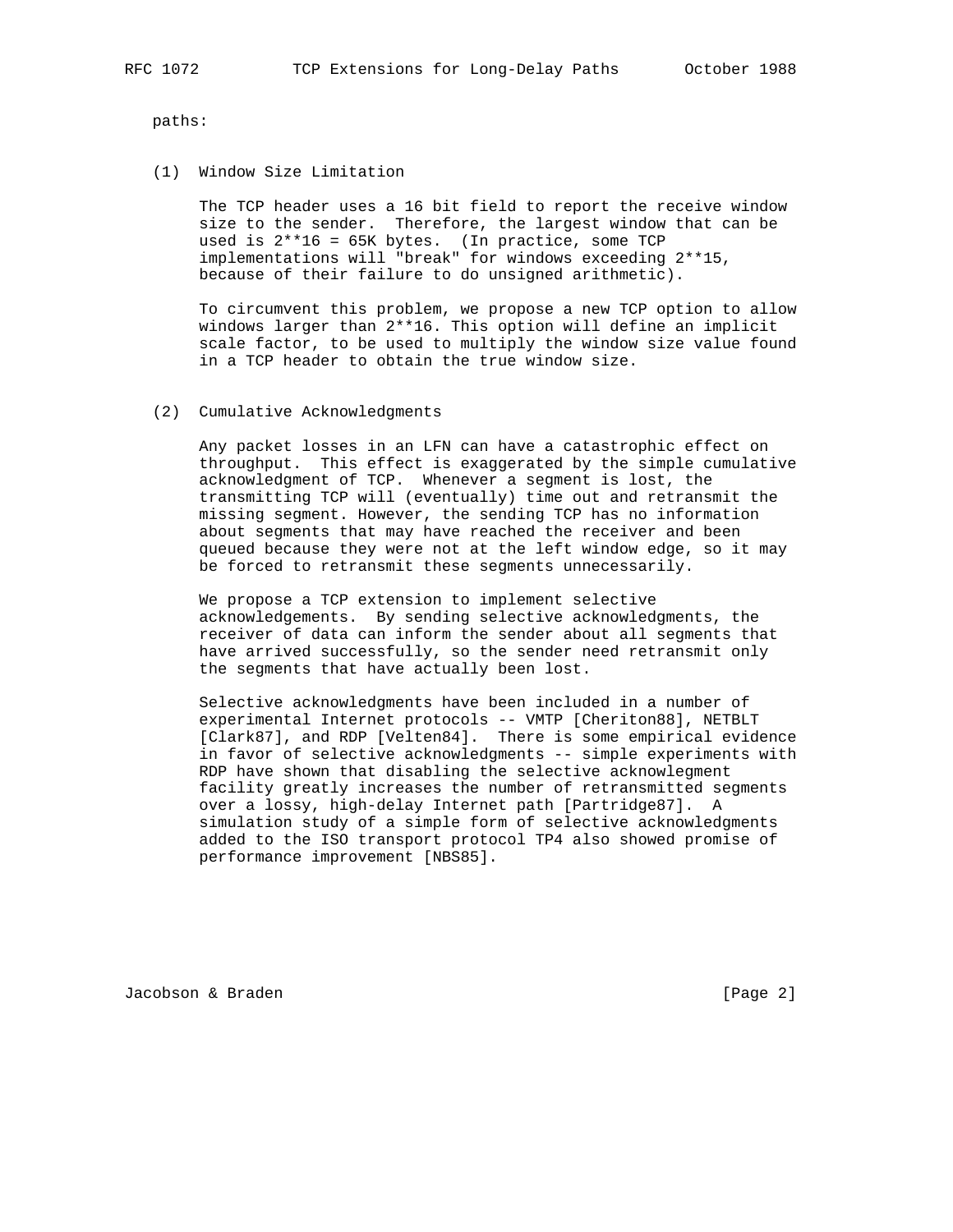#### (3) Round Trip Timing

 TCP implements reliable data delivery by measuring the RTT, i.e., the time interval between sending a segment and receiving an acknowledgment for it, and retransmitting any segments that are not acknowledged within some small multiple of the average RTT. Experience has shown that accurate, current RTT estimates are necessary to adapt to changing traffic conditions and, without them, a busy network is subject to an instability known as "congestion collapse" [Nagle84].

 In part because TCP segments may be repacketized upon retransmission, and in part because of complications due to the cumulative TCP acknowledgement, measuring a segments's RTT may involve a non-trivial amount of computation in some implementations. To minimize this computation, some implementations time only one segment per window. While this yields an adequate approximation to the RTT for small windows (e.g., a 4 to 8 segment Arpanet window), for an LFN (e.g., 100 segment Wideband Network windows) it results in an unacceptably poor RTT estimate.

 In the presence of errors, the problem becomes worse. Zhang [Zhang86], Jain [Jain86] and Karn [Karn87] have shown that it is not possible to accumulate reliable RTT estimates if retransmitted segments are included in the estimate. Since a full window of data will have been transmitted prior to a retransmission, all of the segments in that window will have to be ACKed before the next RTT sample can be taken. This means at least an additional window's worth of time between RTT measurements and, as the error rate approaches one per window of data (e.g., 10\*\*-6 errors per bit for the Wideband Net), it becomes effectively impossible to obtain an RTT measurement.

 We propose a TCP "echo" option that allows each segment to carry its own timestamp. This will allow every segment, including retransmissions, to be timed at negligible computational cost.

 In designing new TCP options, we must pay careful attention to interoperability with existing implementations. The only TCP option defined to date is an "initial option", i.e., it may appear only on a SYN segment. It is likely that most implementations will properly ignore any options in the SYN segment that they do not understand, so new initial options should not cause a problem. On the other hand, we fear that receiving unexpected non-initial options may cause some TCP's to crash.

Jacobson & Braden **by Example 2018** [Page 3]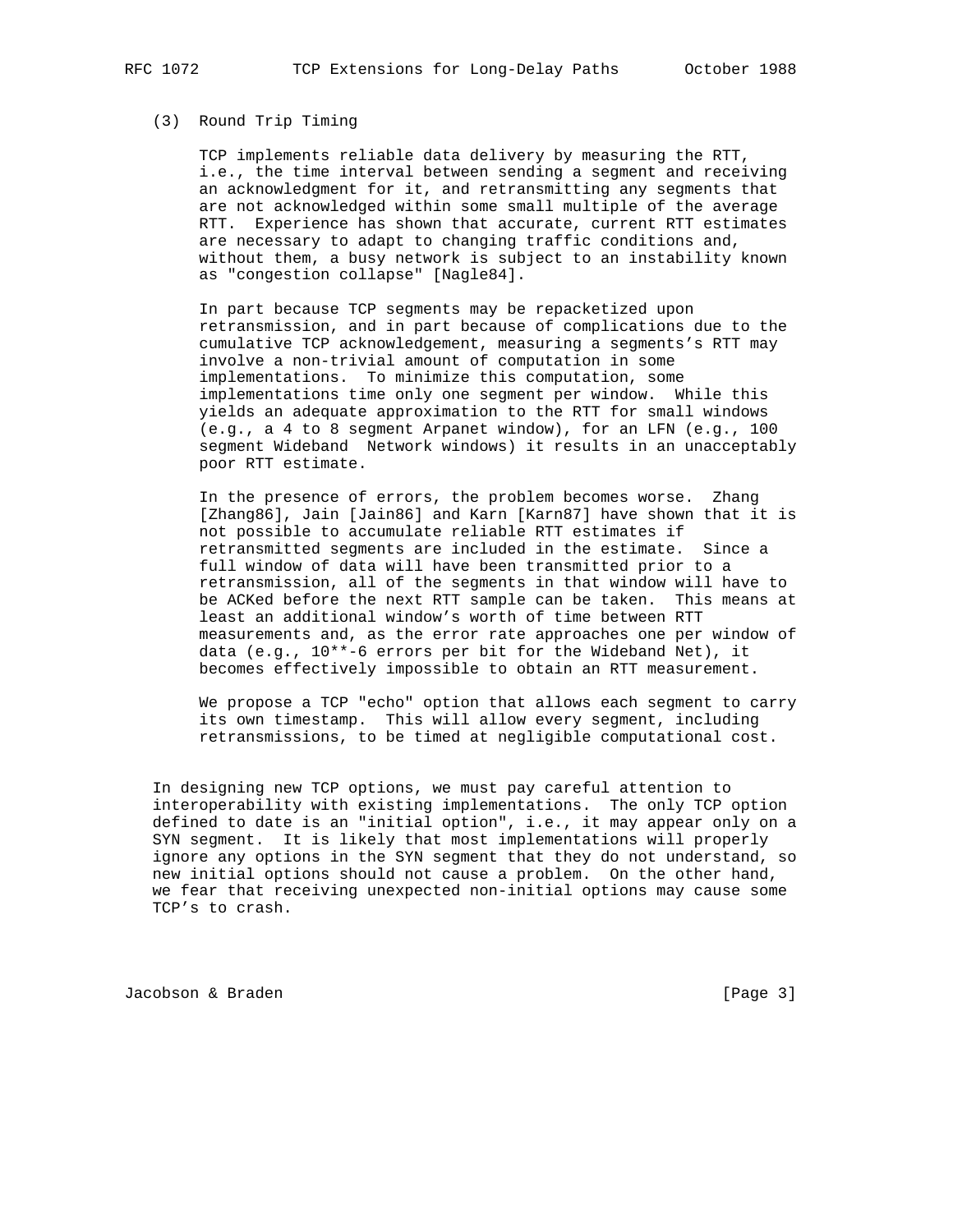Therefore, in each of the extensions we propose, non-initial options may be sent only if an exchange of initial options has indicated that both sides understand the extension. This approach will also allow a TCP to determine when the connection opens how big a TCP header it will be sending.

# 2. TCP WINDOW SCALE OPTION

 The obvious way to implement a window scale factor would be to define a new TCP option that could be included in any segment specifying a window. The receiver would include it in every acknowledgment segment, and the sender would interpret it. Unfortunately, this simple approach would not work. The sender must reliably know the receiver's current scale factor, but a TCP option in an acknowledgement segment will not be delivered reliably (unless the ACK happens to be piggy-backed on data).

 However, SYN segments are always sent reliably, suggesting that each side may communicate its window scale factor in an initial TCP option. This approach has a disadvantage: the scale must be established when the connection is opened, and cannot be changed thereafter. However, other alternatives would be much more complicated, and we therefore propose a new initial option called Window Scale.

2.1 Window Scale Option

 This three-byte option may be sent in a SYN segment by a TCP (1) to indicate that it is prepared to do both send and receive window scaling, and (2) to communicate a scale factor to be applied to its receive window. The scale factor is encoded logarithmically, as a power of 2 (presumably to be implemented by binary shifts).

Note: the window in the SYN segment itself is never scaled.

TCP Window Scale Option:

Kind: 3

 +---------+---------+---------+ | Kind=3 |Length=3 |shift.cnt| +---------+---------+---------+

 Here shift.cnt is the number of bits by which the receiver right shifts the true receive-window value, to scale it into a 16-bit value to be sent in TCP header (this scaling is explained below). The value shift.cnt may be zero (offering to scale, while applying a scale factor of 1 to the receive window).

Jacobson & Braden [Page 4]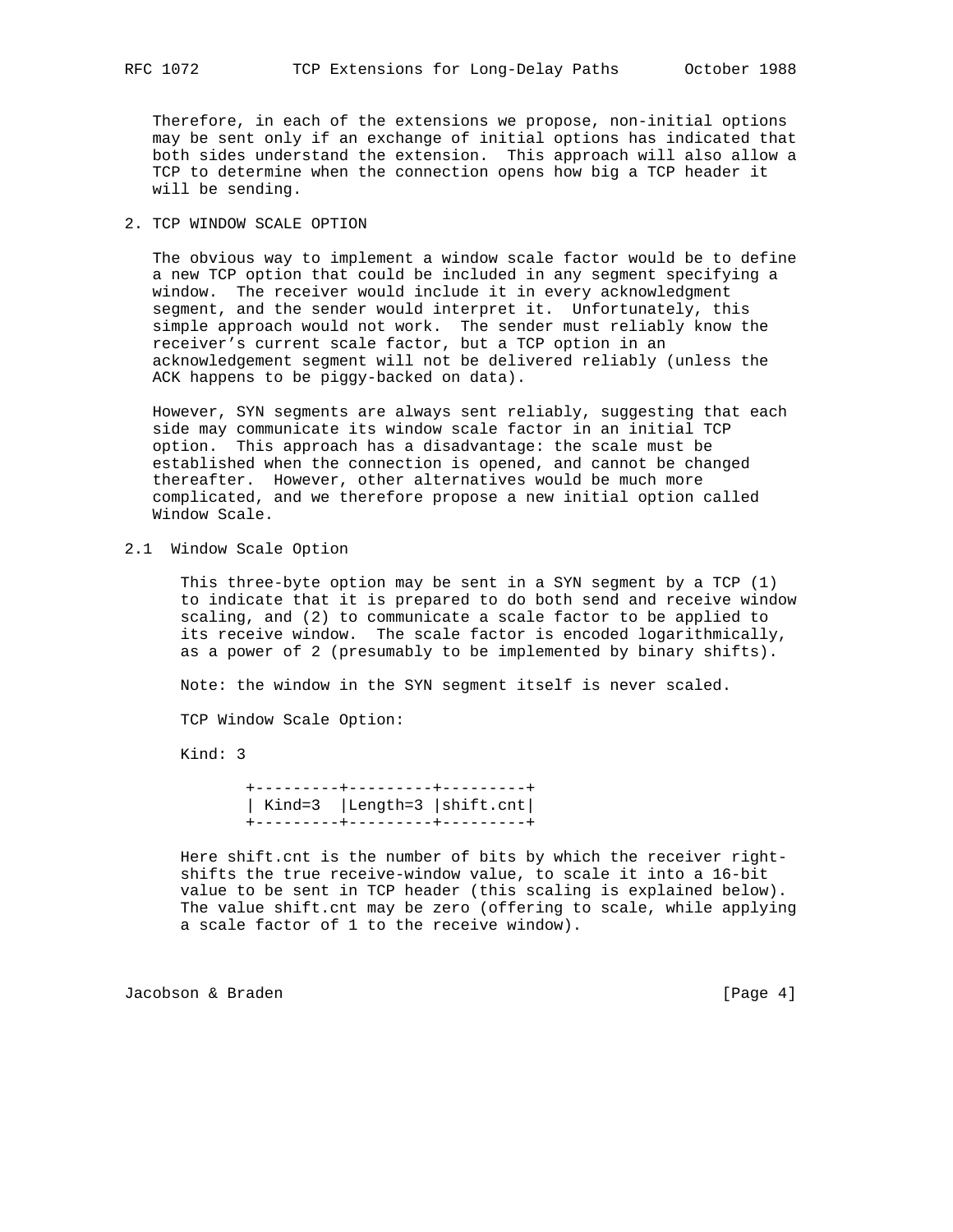This option is an offer, not a promise; both sides must send Window Scale options in their SYN segments to enable window scaling in either direction.

2.2 Using the Window Scale Option

 A model implementation of window scaling is as follows, using the notation of RFC-793 [Postel81]:

- \* The send-window (SND.WND) and receive-window (RCV.WND) sizes in the connection state block and in all sequence space calculations are expanded from 16 to 32 bits.
- Two window shift counts are added to the connection state: snd.scale and rcv.scale. These are shift counts to be applied to the incoming and outgoing windows, respectively. The precise algorithm is shown below.
- All outgoing SYN segments are sent with the Window Scale option, containing a value shift.cnt = R that the TCP would like to use for its receive window.
- Snd.scale and rcv.scale are initialized to zero, and are changed only during processing of a received SYN segment. If the SYN segment contains a Window Scale option with shift.cnt = S, set snd.scale to S and set rcv.scale to R; otherwise, both snd.scale and rcv.scale are left at zero.
- \* The window field (SEG.WND) in the header of every incoming segment, with the exception of SYN segments, will be left shifted by snd.scale bits before updating SND.WND:

SND.WND = SEG.WND << snd.scale

 (assuming the other conditions of RFC793 are met, and using the "C" notation "<<" for left-shift).

The window field (SEG.WND) of every outgoing segment, with the exception of SYN segments, will have been right-shifted by rcv.scale bits:

SEG.WND = RCV.WND >> rcv.scale.

 TCP determines if a data segment is "old" or "new" by testing if its sequence number is within 2\*\*31 bytes of the left edge of the window. If not, the data is "old" and discarded. To insure that new data is never mistakenly considered old and vice-versa, the

Jacobson & Braden [Page 5]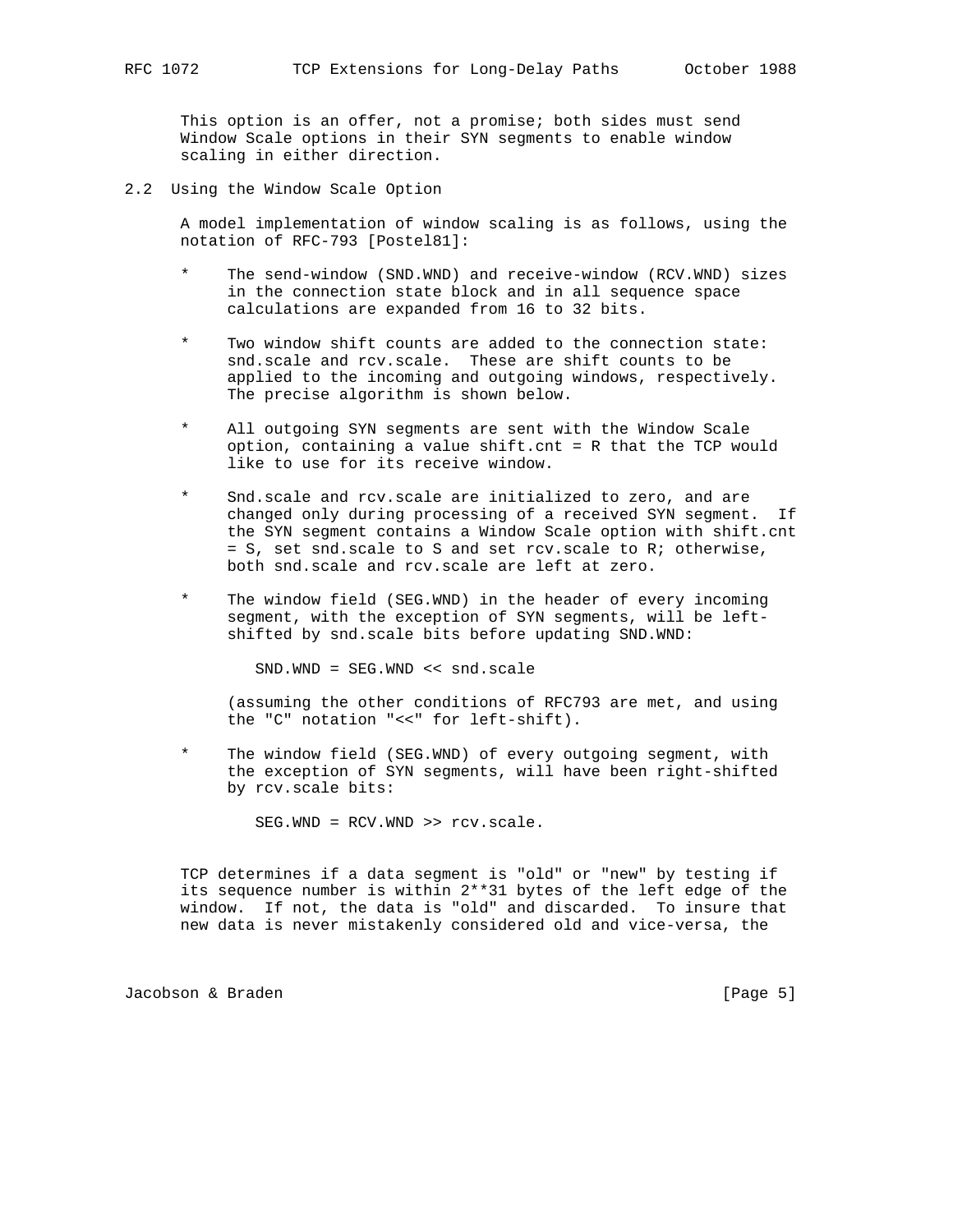left edge of the sender's window has to be at least 2\*\*31 away from the right edge of the receiver's window. Similarly with the sender's right edge and receiver's left edge. Since the right and left edges of either the sender's or receiver's window differ by the window size, and since the sender and receiver windows can be out of phase by at most the window size, the above constraints imply that 2 \* the max window size must be less than 2\*\*31, or

max window < 2\*\*30

Since the max window is  $2***S$  (where S is the scaling shift count) times at most 2\*\*16 - 1 (the maximum unscaled window), the maximum window is guaranteed to be <  $2*30$  if S <= 14. Thus, the shift count must be limited to 14. (This allows windows of  $2**30 = 1$  Gbyte.) If a Window Scale option is received with a shift.cnt value exceeding 14, the TCP should log the error but use 14 instead of the specified value.

#### 3. TCP SELECTIVE ACKNOWLEDGMENT OPTIONS

 To minimize the impact on the TCP protocol, the selective acknowledgment extension uses the form of two new TCP options. The first is an enabling option, "SACK-permitted", that may be sent in a SYN segment to indicate that the the SACK option may be used once the connection is established. The other is the SACK option itself, which may be sent over an established connection once permission has been given by SACK-permitted.

 The SACK option is to be included in a segment sent from a TCP that is receiving data to the TCP that is sending that data; we will refer to these TCP's as the data receiver and the data sender, respectively. We will consider a particular simplex data flow; any data flowing in the reverse direction over the same connection can be treated independently.

## 3.1 SACK-Permitted Option

 This two-byte option may be sent in a SYN by a TCP that has been extended to receive (and presumably process) the SACK option once the connection has opened.

Jacobson & Braden **by Community Community Community** (Page 6)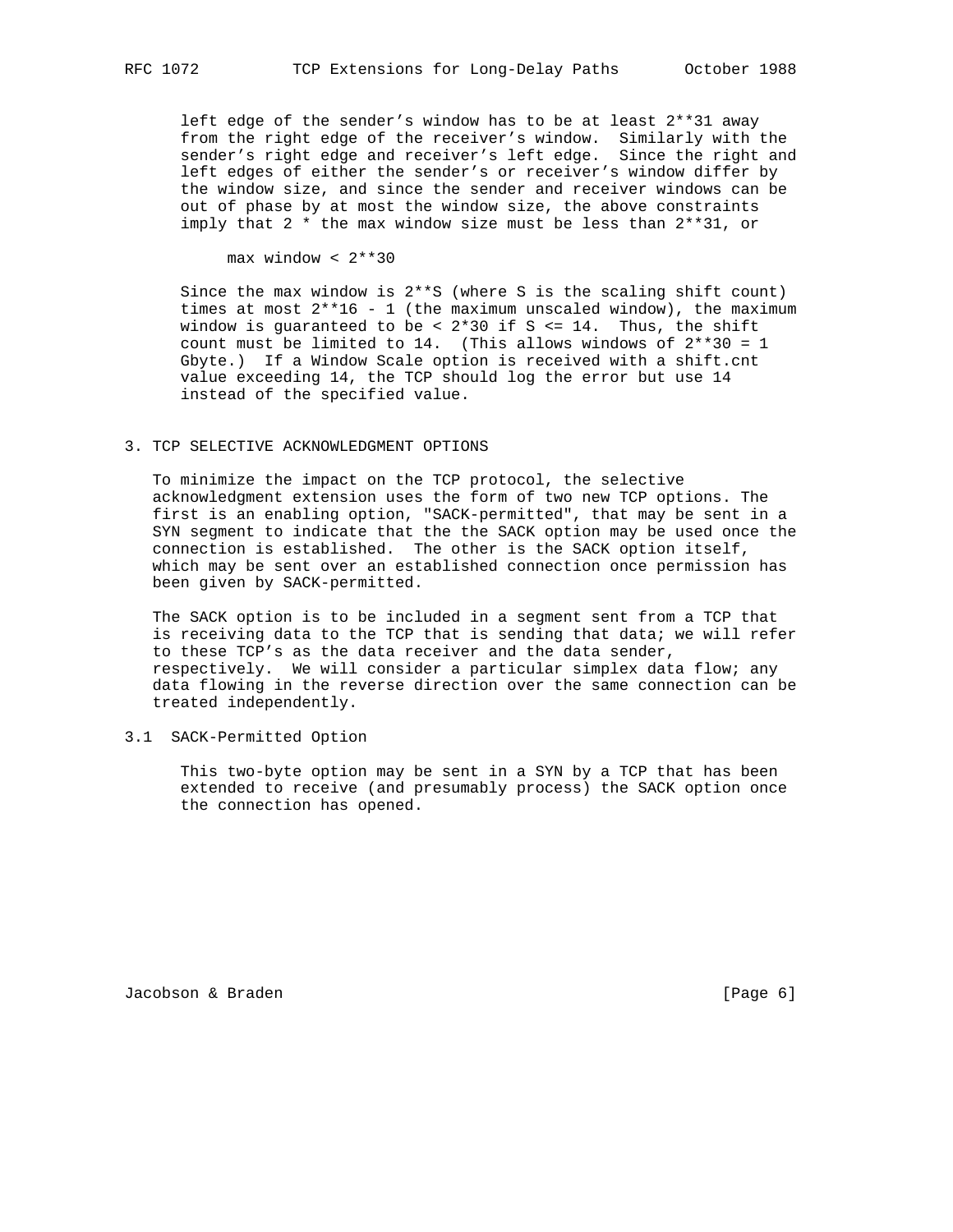TCP Sack-Permitted Option:

Kind: 4

|  | +---------+---------+ |
|--|-----------------------|
|  | Kind=4 $ $ Length=2   |
|  | +---------+---------+ |

### 3.2 SACK Option

 The SACK option is to be used to convey extended acknowledgment information over an established connection. Specifically, it is to be sent by a data receiver to inform the data transmitter of non-contiguous blocks of data that have been received and queued. The data receiver is awaiting the receipt of data in later retransmissions to fill the gaps in sequence space between these blocks. At that time, the data receiver will acknowledge the data normally by advancing the left window edge in the Acknowledgment Number field of the TCP header.

 It is important to understand that the SACK option will not change the meaning of the Acknowledgment Number field, whose value will still specify the left window edge, i.e., one byte beyond the last sequence number of fully-received data. The SACK option is advisory; if it is ignored, TCP acknowledgments will continue to function as specified in the protocol.

 However, SACK will provide additional information that the data transmitter can use to optimize retransmissions. The TCP data receiver may include the SACK option in an acknowledgment segment whenever it has data that is queued and unacknowledged. Of course, the SACK option may be sent only when the TCP has received the SACK-permitted option in the SYN segment for that connection.

TCP SACK Option:

Kind: 5

Length: Variable

 +--------+--------+--------+--------+--------+--------+...---+ | Kind=5 | Length | Relative Origin | Block Size | | +--------+--------+--------+--------+--------+--------+...---+

 This option contains a list of the blocks of contiguous sequence space occupied by data that has been received and queued within

Jacobson & Braden **by Community Community Community** (Page 7)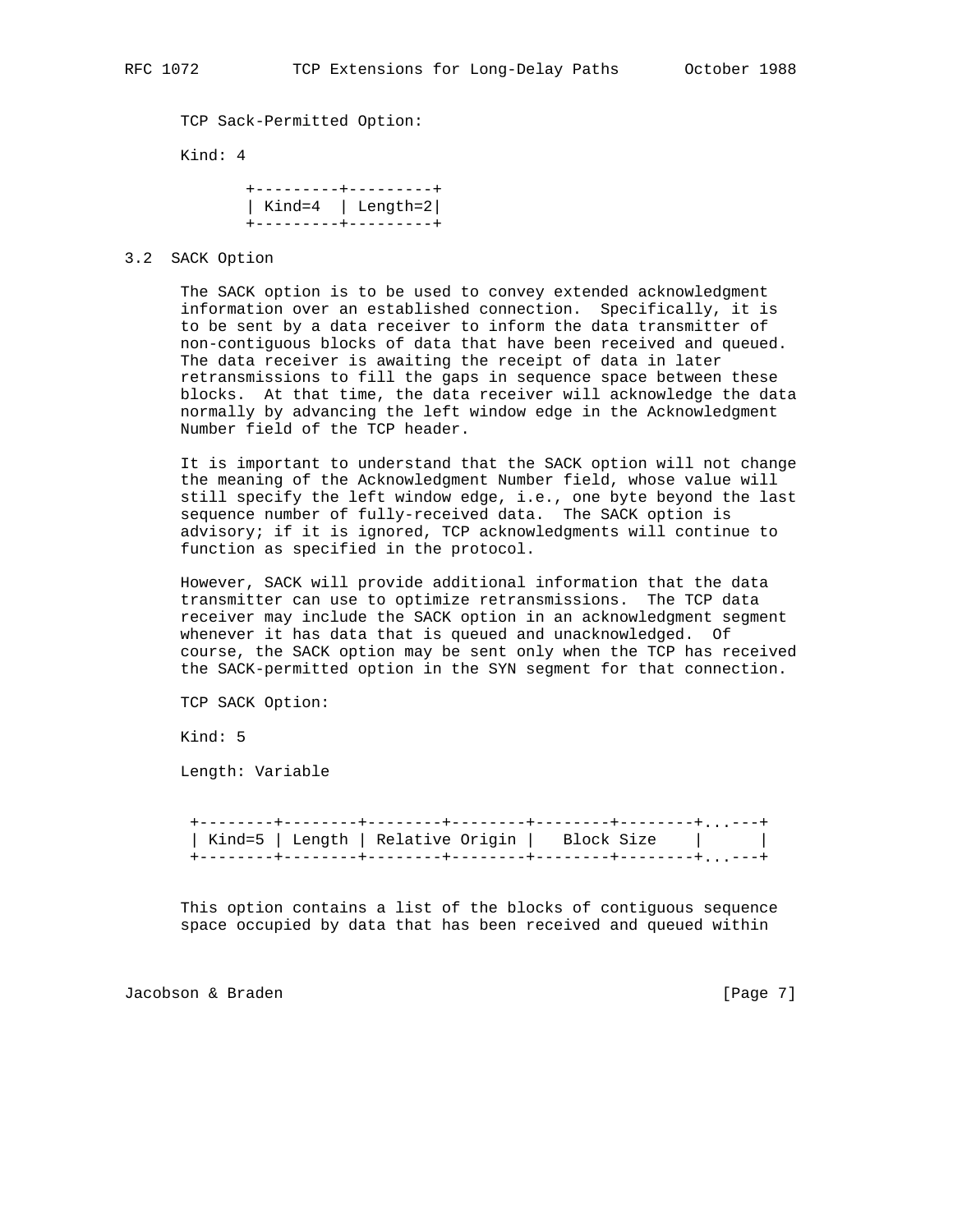the window. Each block is contiguous and isolated; that is, the octets just below the block,

Acknowledgment Number + Relative Origin -1,

and just above the block,

Acknowledgment Number + Relative Origin + Block Size,

have not been received.

 Each contiguous block of data queued at the receiver is defined in the SACK option by two 16-bit integers:

\* Relative Origin

 This is the first sequence number of this block, relative to the Acknowledgment Number field in the TCP header (i.e., relative to the data receiver's left window edge).

\* Block Size

This is the size in octets of this block of contiguous data.

 A SACK option that specifies n blocks will have a length of 4\*n+2 octets, so the 44 bytes available for TCP options can specify a maximum of 10 blocks. Of course, if other TCP options are introduced, they will compete for the 44 bytes, and the limit of 10 may be reduced in particular segments.

 There is no requirement on the order in which blocks can appear in a single SACK option.

 Note: requiring that the blocks be ordered would allow a slightly more efficient algorithm in the transmitter; however, this does not seem to be an important optimization.

### 3.3 SACK with Window Scaling

 If window scaling is in effect, then 16 bits may not be sufficient for the SACK option fields that define the origin and length of a block. There are two possible ways to handle this:

(1) Expand the SACK origin and length fields to 24 or 32 bits.

Jacobson & Braden [Page 8]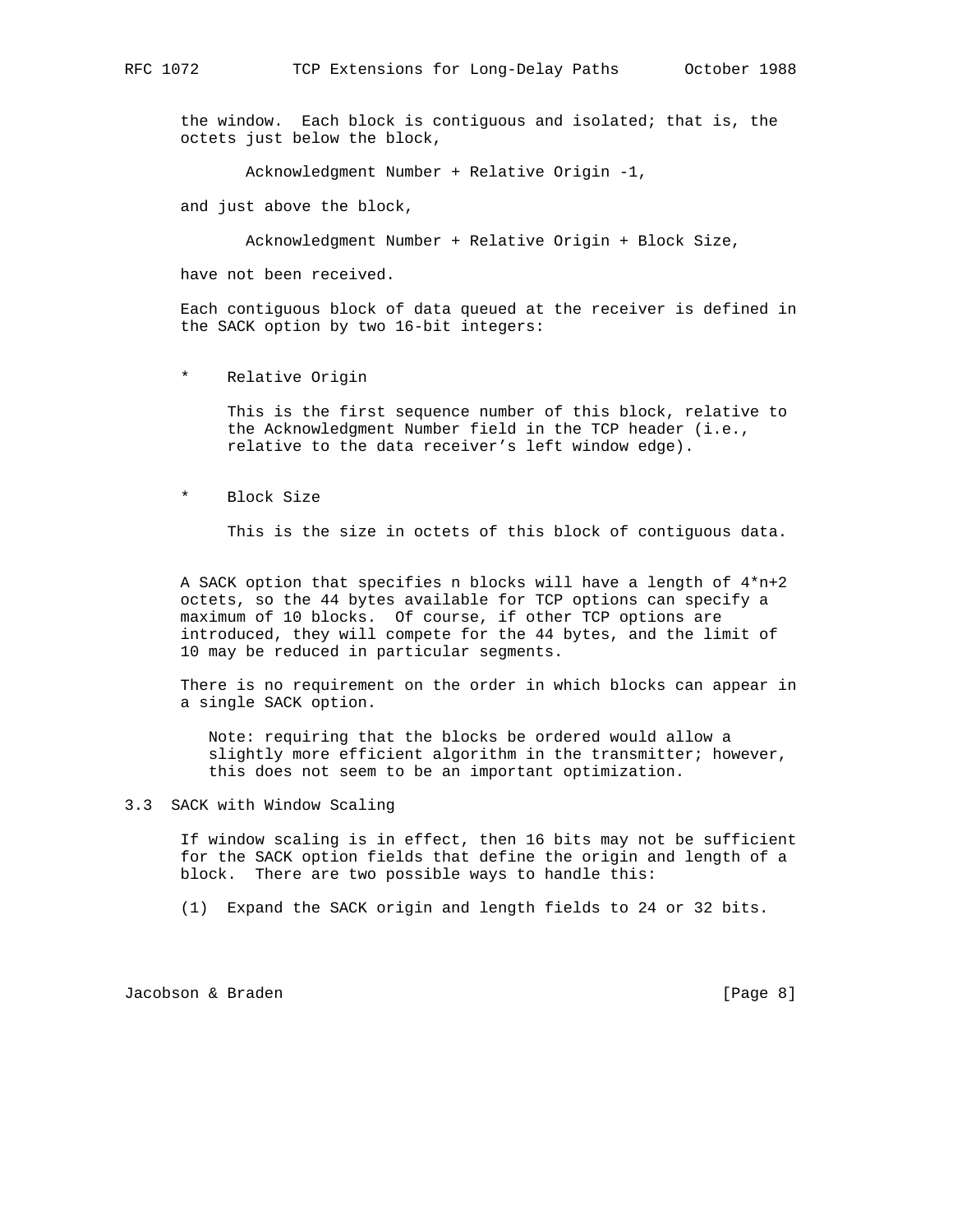(2) Scale the SACK fields by the same factor as the window.

 The first alternative would significantly reduce the number of blocks possible in a SACK option; therefore, we have chosen the second alternative, scaling the SACK information as well as the window.

 Scaling the SACK information introduces some loss of precision, since a SACK option must report queued data blocks whose origins and lengths are multiples of the window scale factor rcv.scale. These reported blocks must be equal to or smaller than the actual blocks of queued data.

 Specifically, suppose that the receiver has a contiguous block of queued data that occupies sequence numbers L, L+1, ... L+N-1, and that the window scale factor is  $S = rcv.scale$ . Then the corresponding block that will be reported in a SACK option will be:

Relative Origin =  $int((L+S-1)/S)$ 

Block Size =  $int((L+N)/S)$  - (Relative Origin)

where the function  $int(x)$  returns the greatest integer contained in x.

 The resulting loss of precision is not a serious problem for the sender. If the data-sending TCP keeps track of the boundaries of all segments in its retransmission queue, it will generally be able to infer from the imprecise SACK data which full segments don't need to be retransmitted. This will fail only if S is larger than the maximum segment size, in which case some segments may be retransmitted unnecessarily. If the sending TCP does not keep track of transmitted segment boundaries, the imprecision of the scaled SACK quantities will only result in retransmitting a small amount of unneeded sequence space. On the average, the data sender will unnecessarily retransmit J\*S bytes of the sequence space for each SACK received; here J is the number of blocks reported in the SACK, and S = snd.scale.

# 3.4 SACK Option Examples

 Assume the left window edge is 5000 and that the data transmitter sends a burst of 8 segments, each containing 500 data bytes. Unless specified otherwise, we assume that the scale factor  $S = 1$ .

Jacobson & Braden [Page 9]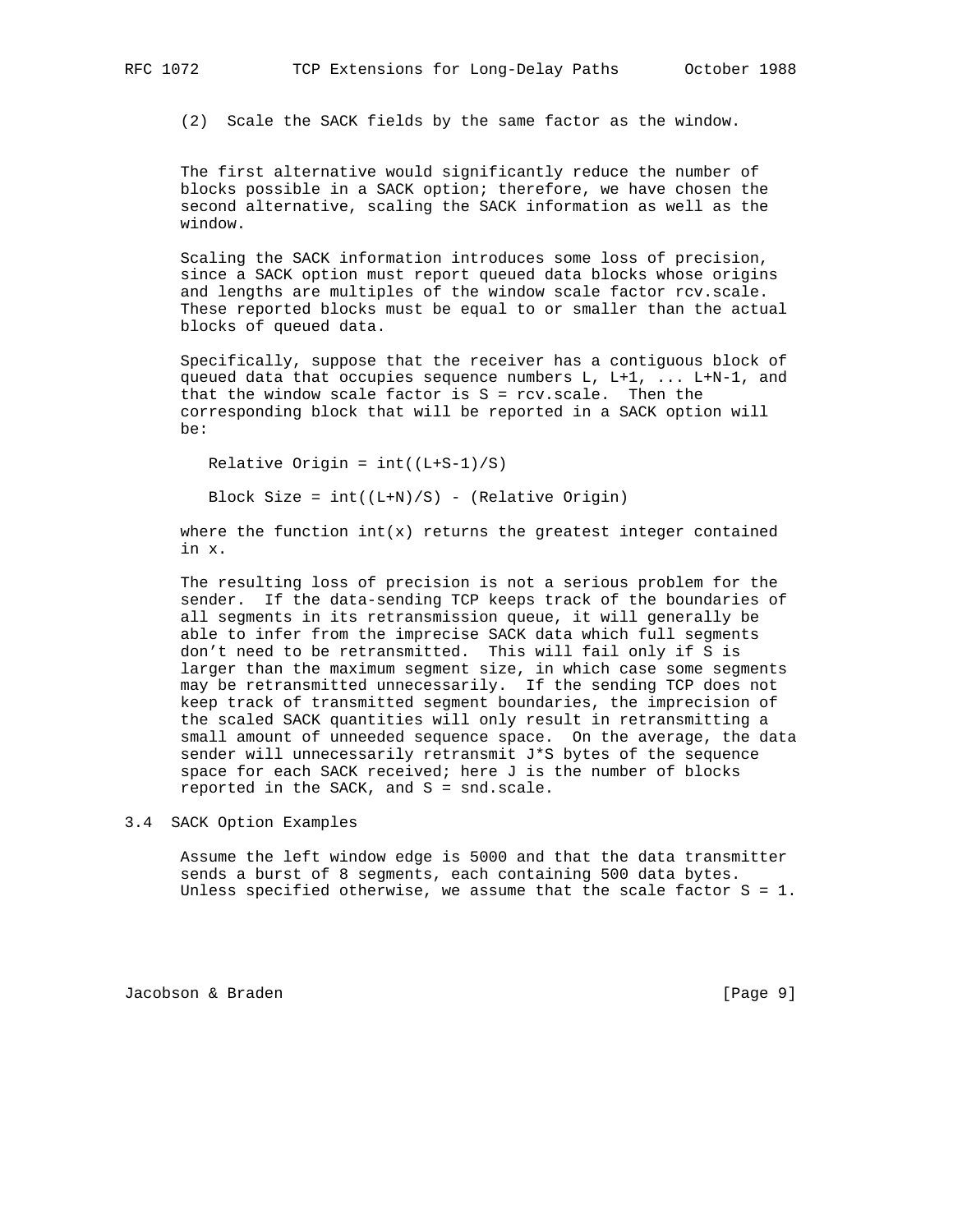Case 1: The first 4 segments are received but the last 4 are dropped.

 The data receiver will return a normal TCP ACK segment acknowledging sequence number 7000, with no SACK option.

 Case 2: The first segment is dropped but the remaining 7 are received.

 The data receiver will return a TCP ACK segment that acknowledges sequence number 5000 and contains a SACK option specifying one block of queued data:

Relative Origin = 500; Block Size = 3500

 Case 3: The 2nd, 4th, 6th, and 8th (last) segments are dropped.

 The data receiver will return a TCP ACK segment that acknowledges sequence number 5500 and contains a SACK option specifying the 3 blocks:

 Relative Origin = 500; Block Size = 500 Relative Origin = 1500; Block Size = 500 Relative Origin = 2500; Block Size = 500

Case 4: Same as Case 3, except Scale Factor S = 16.

The SACK option would specify the 3 scaled blocks:

 Relative Origin = 32; Block Size = 30 Relative Origin = 94; Block Size = 31 Relative Origin = 157; Block Size = 30

 These three reported blocks have sequence numbers 512 through 991, 1504 through 1999, and 2512 through 2992, respectively.

3.5 Generating the SACK Option

 Let us assume that the data receiver maintains a queue of valid segments that it has neither passed to the user nor acknowledged because of earlier missing data, and that this queue is ordered by starting sequence number. Computation of the SACK option can be done with one pass down this queue. Segments that occupy

Jacobson & Braden [Page 10]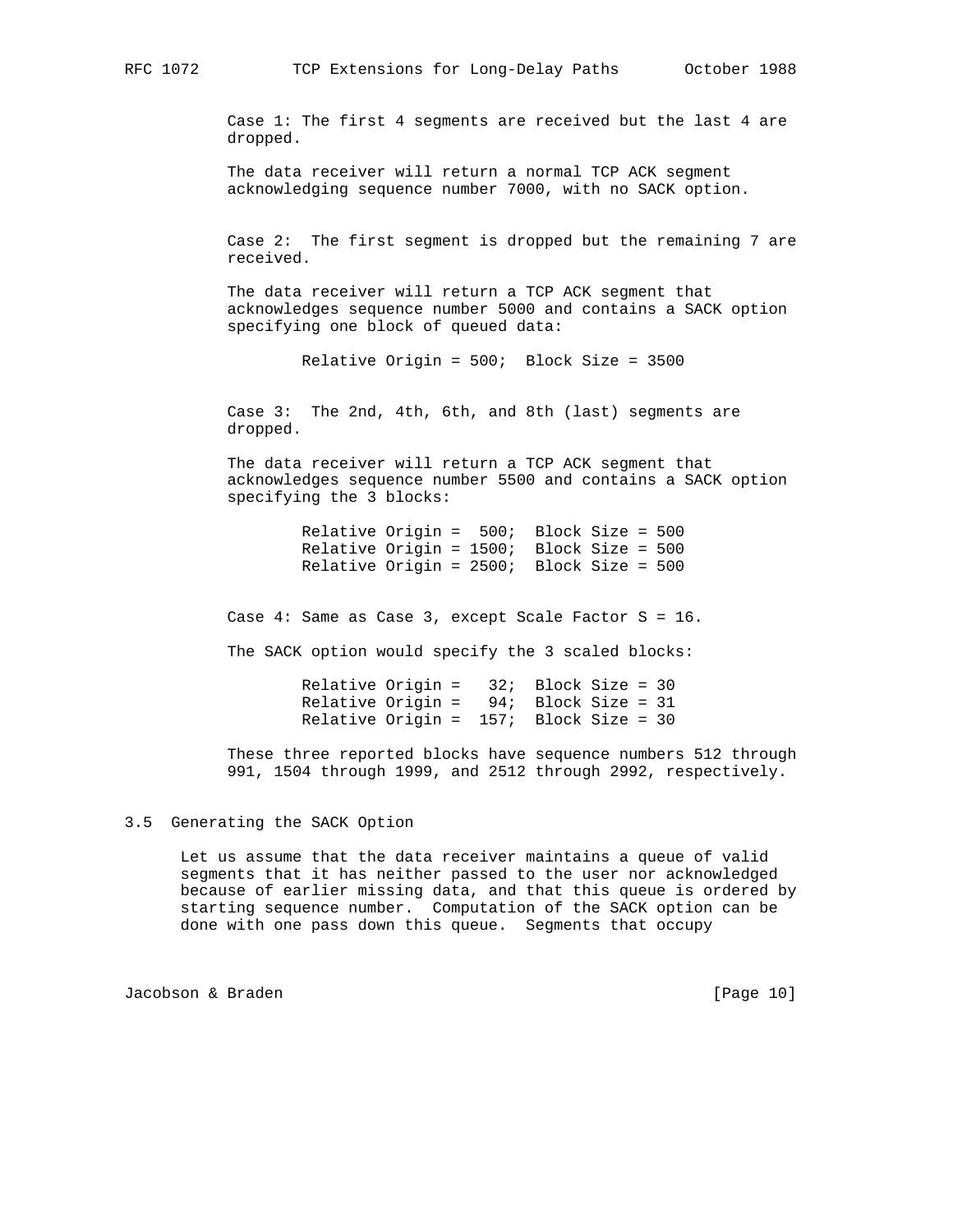contiguous sequence space are aggregated into a single SACK block, and each gap in the sequence space (except a gap that is terminated by the right window edge) triggers the start of a new SACK block. If this algorithm defines more than 10 blocks, only the first 10 can be included in the option.

## 3.6 Interpreting the SACK Option

 The data transmitter is assumed to have a retransmission queue that contains the segments that have been transmitted but not yet acknowledged, in sequence-number order. If the data transmitter performs re-packetization before retransmission, the block boundaries in a SACK option that it receives may not fall on boundaries of segments in the retransmission queue; however, this does not pose a serious difficulty for the transmitter.

 Let us suppose that for each segment in the retransmission queue there is a (new) flag bit "ACK'd", to be used to indicate that this particular segment has been entirely acknowledged. When a segment is first transmitted, it will be entered into the retransmission queue with its ACK'd bit off. If the ACK'd bit is subsequently turned on (as the result of processing a received SACK option), the data transmitter will skip this segment during any later retransmission. However, the segment will not be dequeued and its buffer freed until the left window edge is advanced over it.

 When an acknowledgment segment arrives containing a SACK option, the data transmitter will turn on the ACK'd bits for segments that have been selectively acknowleged. More specifically, for each block in the SACK option, the data transmitter will turn on the ACK'd flags for all segments in the retransmission queue that are wholly contained within that block. This requires straightforward sequence number comparisons.

## 4. TCP ECHO OPTIONS

 A simple method for measuring the RTT of a segment would be: the sender places a timestamp in the segment and the receiver returns that timestamp in the corresponding ACK segment. When the ACK segment arrives at the sender, the difference between the current time and the timestamp is the RTT. To implement this timing method, the receiver must simply reflect or echo selected data (the timestamp) from the sender's segments. This idea is the basis of the "TCP Echo" and "TCP Echo Reply" options.

Jacobson & Braden [Page 11]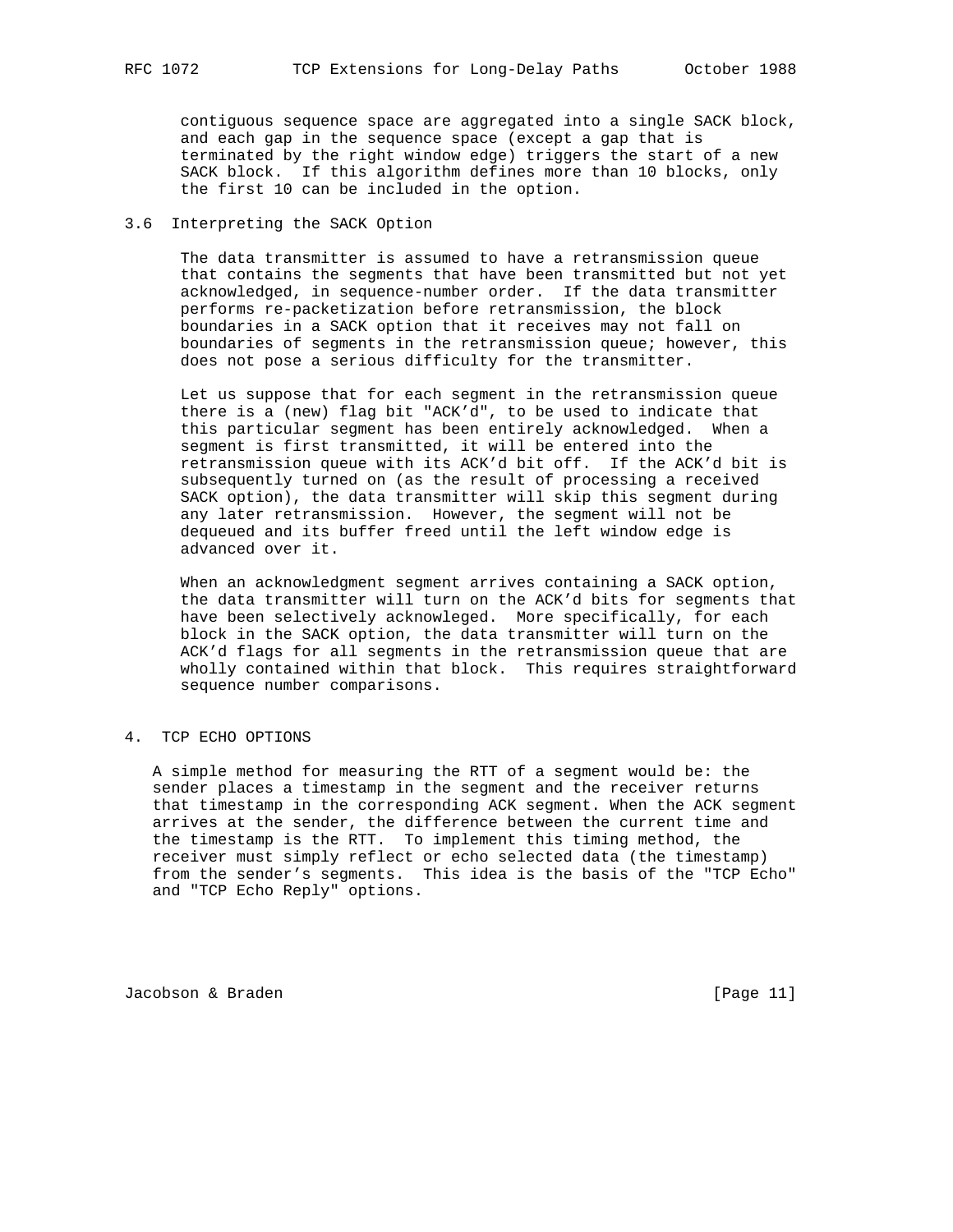4.1 TCP Echo and TCP Echo Reply Options

TCP Echo Option:

Kind: 6

Length: 6

 +--------+--------+--------+--------+--------+--------+ | Kind=6 | Length | 4 bytes of info to be echoed | +--------+--------+--------+--------+--------+--------+

 This option carries four bytes of information that the receiving TCP may send back in a subsequent TCP Echo Reply option (see below). A TCP may send the TCP Echo option in any segment, but only if a TCP Echo option was received in a SYN segment for the connection.

 When the TCP echo option is used for RTT measurement, it will be included in data segments, and the four information bytes will define the time at which the data segment was transmitted in any format convenient to the sender.

TCP Echo Reply Option:

Kind: 7

Length: 6

| Kind=7   Length   4 bytes of echoed info |  |  |
|------------------------------------------|--|--|
|                                          |  |  |

 A TCP that receives a TCP Echo option containing four information bytes will return these same bytes in a TCP Echo Reply option.

 This TCP Echo Reply option must be returned in the next segment (e.g., an ACK segment) that is sent. If more than one Echo option is received before a reply segment is sent, the TCP must choose only one of the options to echo, ignoring the others; specifically, it must choose the newest segment with the oldest sequence number (see next section.)

 To use the TCP Echo and Echo Reply options, a TCP must send a TCP Echo option in its own SYN segment and receive a TCP Echo option in a SYN segment from the other TCP. A TCP that does not implement the TCP Echo or Echo Reply options must simply ignore any TCP Echo options it receives. However, a TCP should not receive one of these

Jacobson & Braden [Page 12]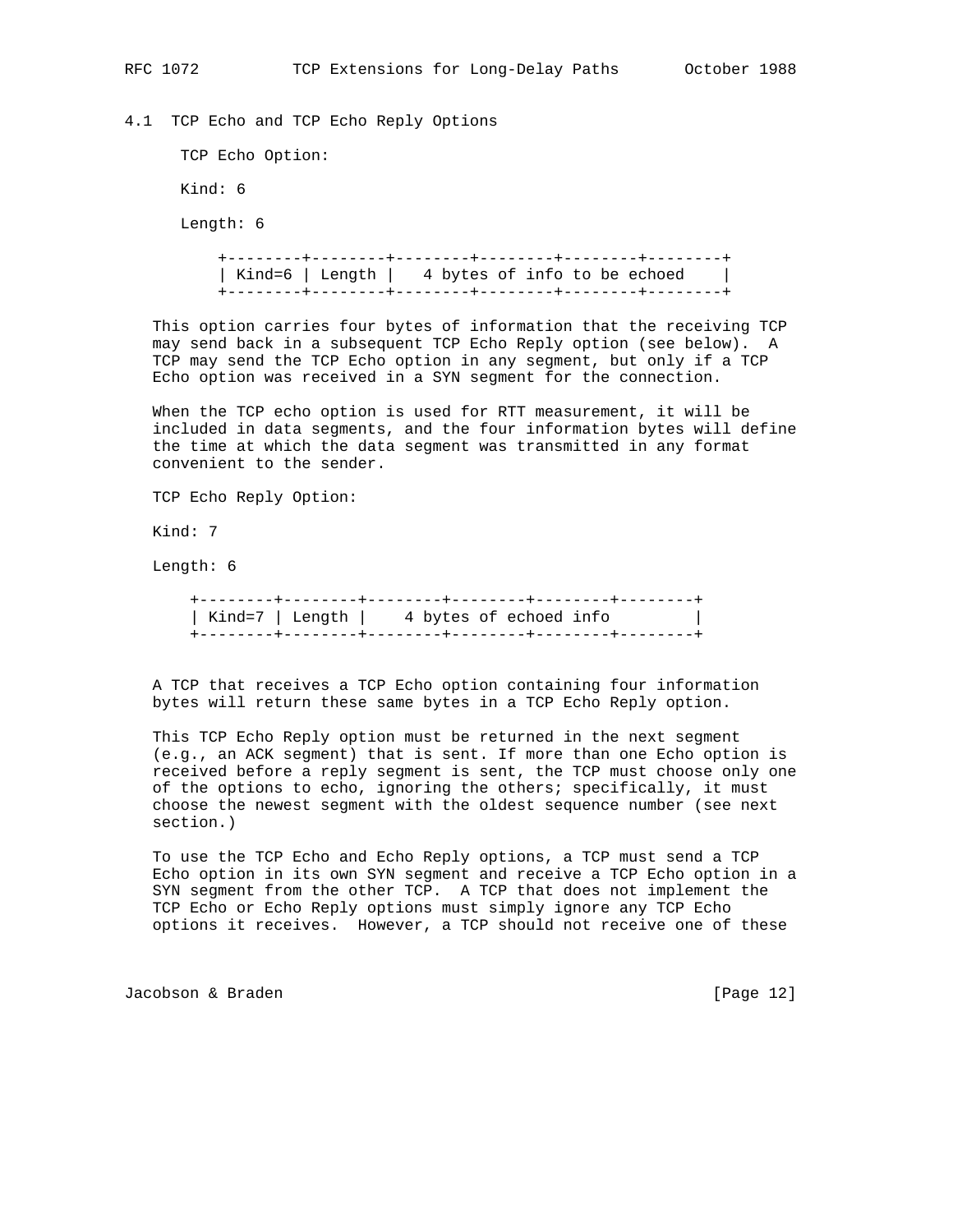options in a non-SYN segment unless it included a TCP Echo option in its own SYN segment.

4.2 Using the Echo Options

 If we wish to use the Echo/Echo Reply options for RTT measurement, we have to define what the receiver does when there is not a one-to-one correspondence between data and ACK segments. Assuming that we want to minimize the state kept in the receiver (i.e., the number of unprocessed Echo options), we can plan on a receiver remembering the information value from at most one Echo between ACKs. There are three situations to consider:

(A) Delayed ACKs.

 Many TCP's acknowledge only every Kth segment out of a group of segments arriving within a short time interval; this policy is known generally as "delayed ACK's". The data-sender TCP must measure the effective RTT, including the additional time due to delayed ACK's, or else it will retransmit unnecessarily. Thus, when delayed ACK's are in use, the receiver should reply with the Echo option information from the earliest unacknowledged segment.

(B) A hole in the sequence space (segment(s) have been lost).

 The sender will continue sending until the window is filled, and we may be generating ACKs as these out-of-order segments arrive (e.g., for the SACK information or to aid "fast retransmit"). An Echo Reply option will tell the sender the RTT of some recently sent segment (since the ACK can only contain the sequence number of the hole, the sender may not be able to determine which segment, but that doesn't matter). If the loss was due to congestion, these RTTs may be particularly valuable to the sender since they reflect the network characteristics immediately after the congestion.

(C) A filled hole in the sequence space.

 The segment that fills the hole represents the most recent measurement of the network characteristics. On the other hand, an RTT computed from an earlier segment would probably include the sender's retransmit time-out, badly biasing the sender's average RTT estimate.

 Case (A) suggests the receiver should remember and return the Echo option information from the oldest unacknowledged segment. Cases (B)

Jacobson & Braden [Page 13]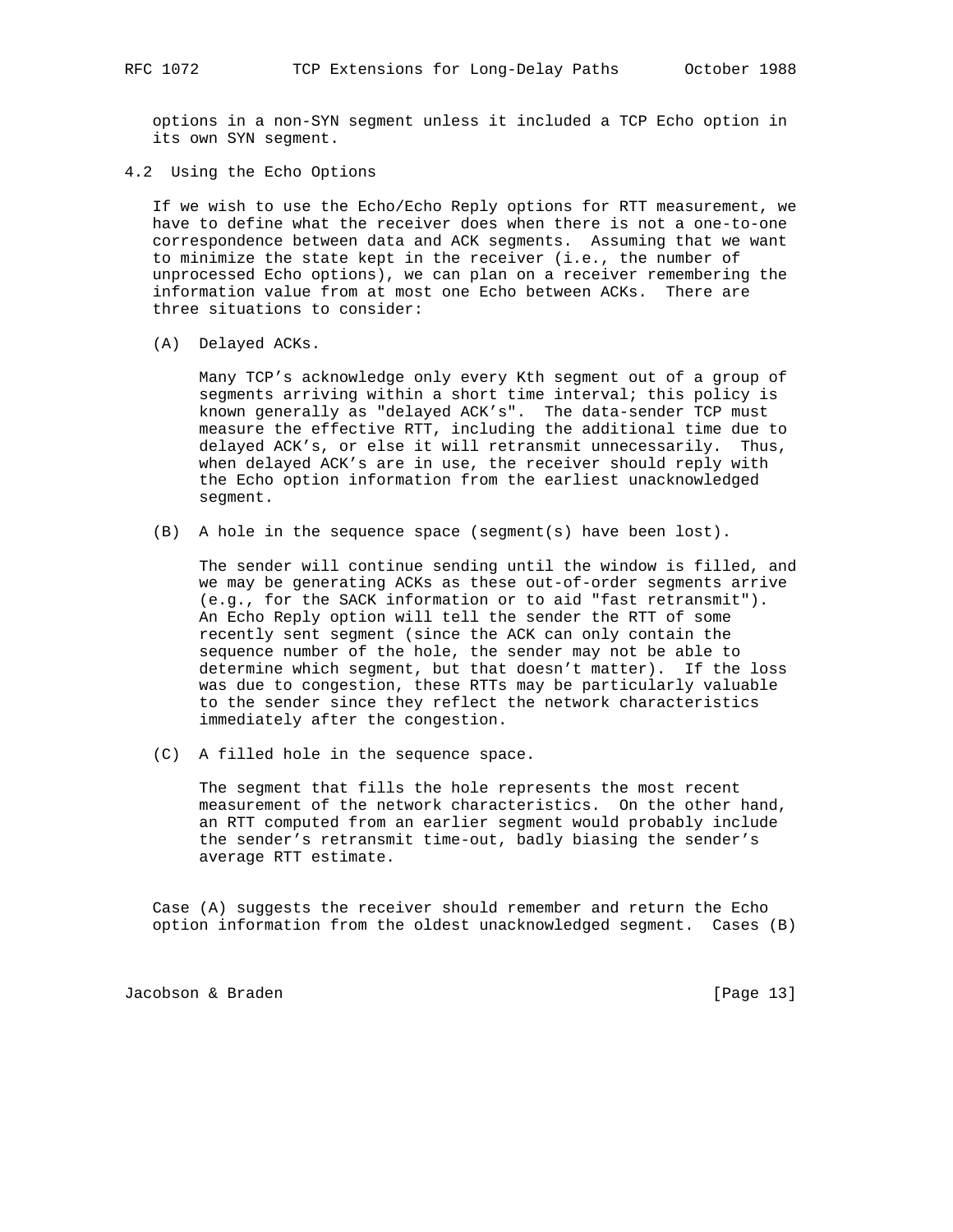and (C) suggest that the option should come from the most recent unacknowledged segment. An algorithm that covers all three cases is for the receiver to return the Echo option information from the newest segment with the oldest sequence number, as specified earlier.

A model implementation of these options is as follows.

(1) Receiver Implementation

 A 32-bit slot for Echo option data, rcv.echodata, is added to the receiver connection state, together with a flag, rcv.echopresent, that indicates whether there is anything in the slot. When the receiver generates a segment, it checks rcv.echopresent and, if it is set, adds an echo-reply option containing rcv.echodata to the outgoing segment then clears rcv.echopresent.

 If an incoming segment is in the window and contains an echo option, the receiver checks rcv.echopresent. If it isn't set, the value of the echo option is copied to rcv.echodata and rcv.echopresent is set. If rcv.echopresent is already set, the receiver checks whether the segment is at the left edge of the window. If so, the segment's echo option value is copied to rcv.echodata (this is situation (C) above). Otherwise, the segment's echo option is ignored.

(2) Sender Implementation

 The sender's connection state has a single flag bit, snd.echoallowed, added. If snd.echoallowed is set or if the segment contains a SYN, the sender is free to add a TCP Echo option (presumably containing the current time in some units convenient to the sender) to every outgoing segment.

 Snd.echoallowed should be set if a SYN is received with a TCP Echo option (presumably, a host that implements the option will attempt to use it to time the SYN segment).

### 5. CONCLUSIONS AND ACKNOWLEDGMENTS

We have proposed five new TCP options for scaled windows, selective acknowledgments, and round-trip timing, in order to provide efficient operation over large-bandwidth\*delay-product paths. These extensions are designed to provide compatible interworking with TCP's that do not implement the extensions.

Jacobson & Braden [Page 14]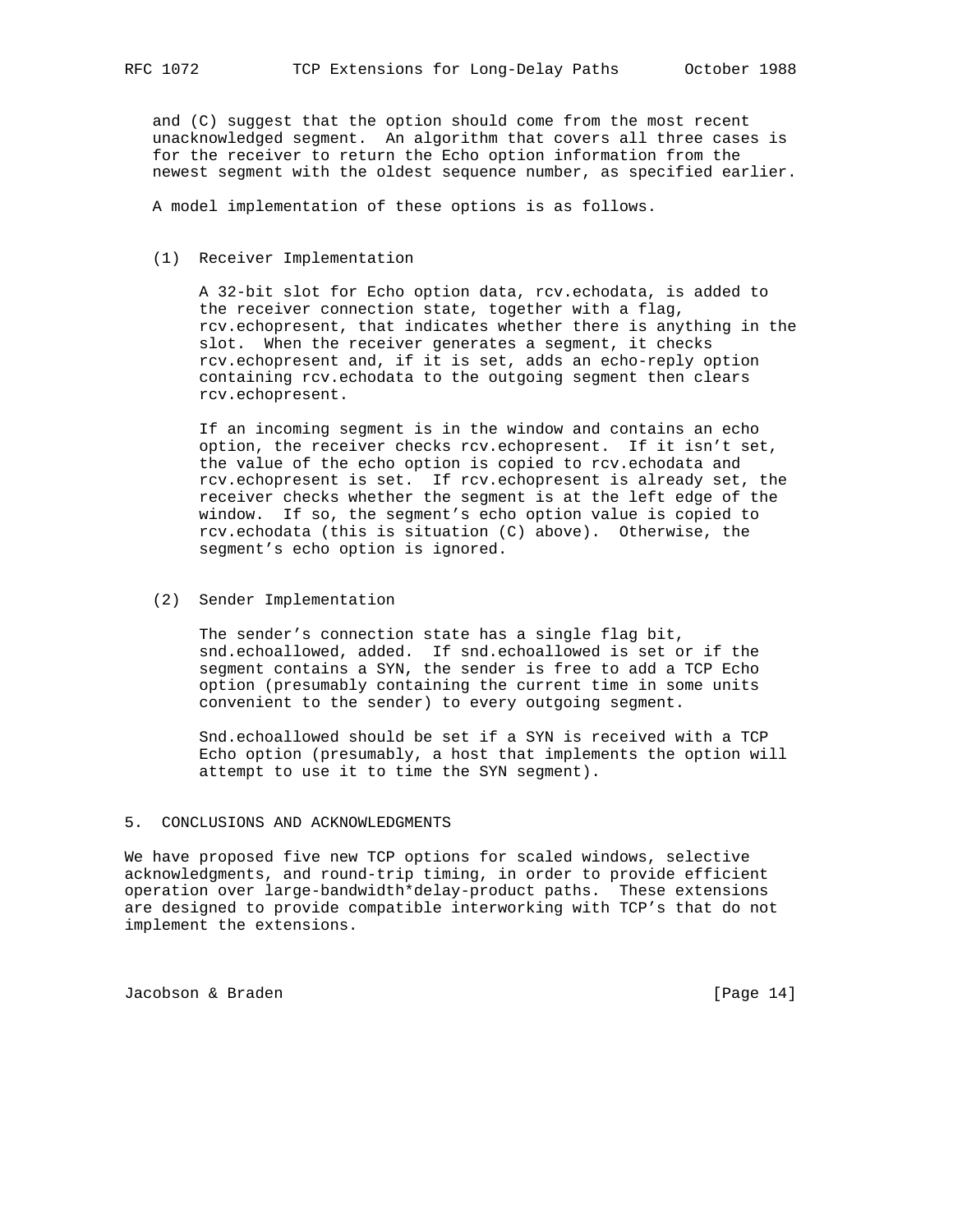The Window Scale option was originally suggested by Mike St. Johns of USAF/DCA. The present form of the option was suggested by Mike Karels of UC Berkeley in response to a more cumbersome scheme proposed by Van Jacobson. Gerd Beling of FGAN (West Germany) contributed the initial definition of the SACK option.

All three options have evolved through discussion with the End-to-End Task Force, and the authors are grateful to the other members of the Task Force for their advice and encouragement.

6. REFERENCES

 [Cheriton88] Cheriton, D., "VMTP: Versatile Message Transaction Protocol", RFC 1045, Stanford University, February 1988.

 [Jain86] Jain, R., "Divergence of Timeout Algorithms for Packet Retransmissions", Proc. Fifth Phoenix Conf. on Comp. and Comm., Scottsdale, Arizona, March 1986.

 [Karn87] Karn, P. and C. Partridge, "Estimating Round-Trip Times in Reliable Transport Protocols", Proc. SIGCOMM '87, Stowe, VT, August 1987.

 [Clark87] Clark, D., Lambert, M., and L. Zhang, "NETBLT: A Bulk Data Transfer Protocol", RFC 998, MIT, March 1987.

 [Nagle84] Nagle, J., "Congestion Control in IP/TCP Internetworks", RFC 896, FACC, January 1984.

 [NBS85] Colella, R., Aronoff, R., and K. Mills, "Performance Improvements for ISO Transport", Ninth Data Comm Symposium, published in ACM SIGCOMM Comp Comm Review, vol. 15, no. 5, September 1985.

 [Partridge87] Partridge, C., "Private Communication", February 1987.

 [Postel81] Postel, J., "Transmission Control Protocol - DARPA Internet Program Protocol Specification", RFC 793, DARPA, September 1981.

 [Velten84] Velten, D., Hinden, R., and J. Sax, "Reliable Data Protocol", RFC 908, BBN, July 1984.

 [Jacobson88] Jacobson, V., "Congestion Avoidance and Control", to be presented at SIGCOMM '88, Stanford, CA., August 1988.

[Zhang86] Zhang, L., "Why TCP Timers Don't Work Well", Proc.

Jacobson & Braden [Page 15]